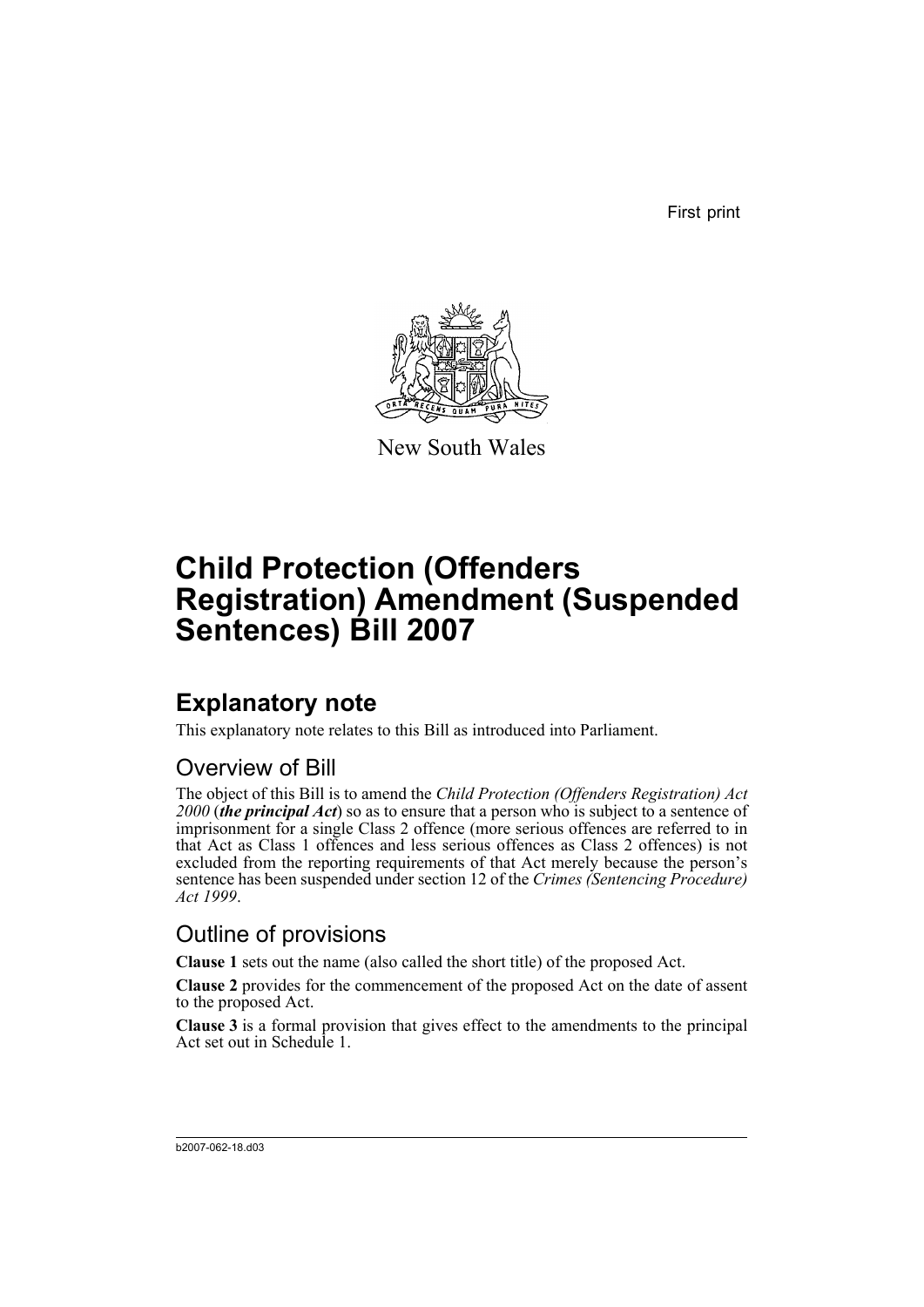Child Protection (Offenders Registration) Amendment (Suspended Sentences) Bill 2007

Explanatory note

**Clause 4** provides for the repeal of the proposed Act after all the amendments made by the proposed Act have commenced. Once the amendments have commenced the proposed Act will be spent. Section 30 of the *Interpretation Act 1987* provides that the repeal of an amending Act does not affect the amendments made by that Act.

### **Schedule 1 Amendments**

**Schedule 1 [3]** amends section 3 of the principal Act (the definitions section) so as to insert a definition of *sentence suspension order*.

**Schedule 1 [4]** amends section 3A of the principal Act (a section that defines the expression *registrable person* for the purposes of that Act) so as to ensure that a person who is subject to a sentence of imprisonment for a single Class 2 offence is not excluded from the reporting requirements of that Act merely because the person's sentence is subject to a sentence suspension order.

**Schedule 1 [1] and [2]** amend the definition of *existing controlled person* in section 3 (1) of the principal Act so as to ensure that a person who was subject to the same kind of sentence as at 15 October 2001 (when the substantive provisions of the Act, including section 3, commenced) is also not excluded from the reporting requirements of that Act merely because the person's sentence was, at that time, subject to a sentence suspension order.

**Schedule 1 [5]** amends section 4 of the principal Act so as to make it clear that a court that sentences a person to a term of imprisonment must notify the person of his or her reporting obligations under that Act, and of the consequence of not meeting those obligations, even if the term of imprisonment is subject to a sentence suspension order.

**Schedule 1 [6]** amends clause 1 of Schedule 2 to the principal Act so as to authorise the Governor to make regulations of a savings or transitional nature consequent on the enactment of the proposed Act.

**Schedule 1 [7]** inserts proposed Part 4 into Schedule 2 to the principal Act. The new Part includes a single provision (proposed clause 10) that ensures that the amendments made by the proposed Act extend, and are taken always to have extended, to persons sentenced before the commencement of those amendments. Any such person who was not subject to the reporting requirements of the principal Act immediately before that commencement will, on that commencement, become subject to those requirements. The clause requires the Commissioner of Police to notify all relevant persons of their reporting obligations under the principal Act, and of the consequence of not meeting those obligations, as soon as practicable after that commencement.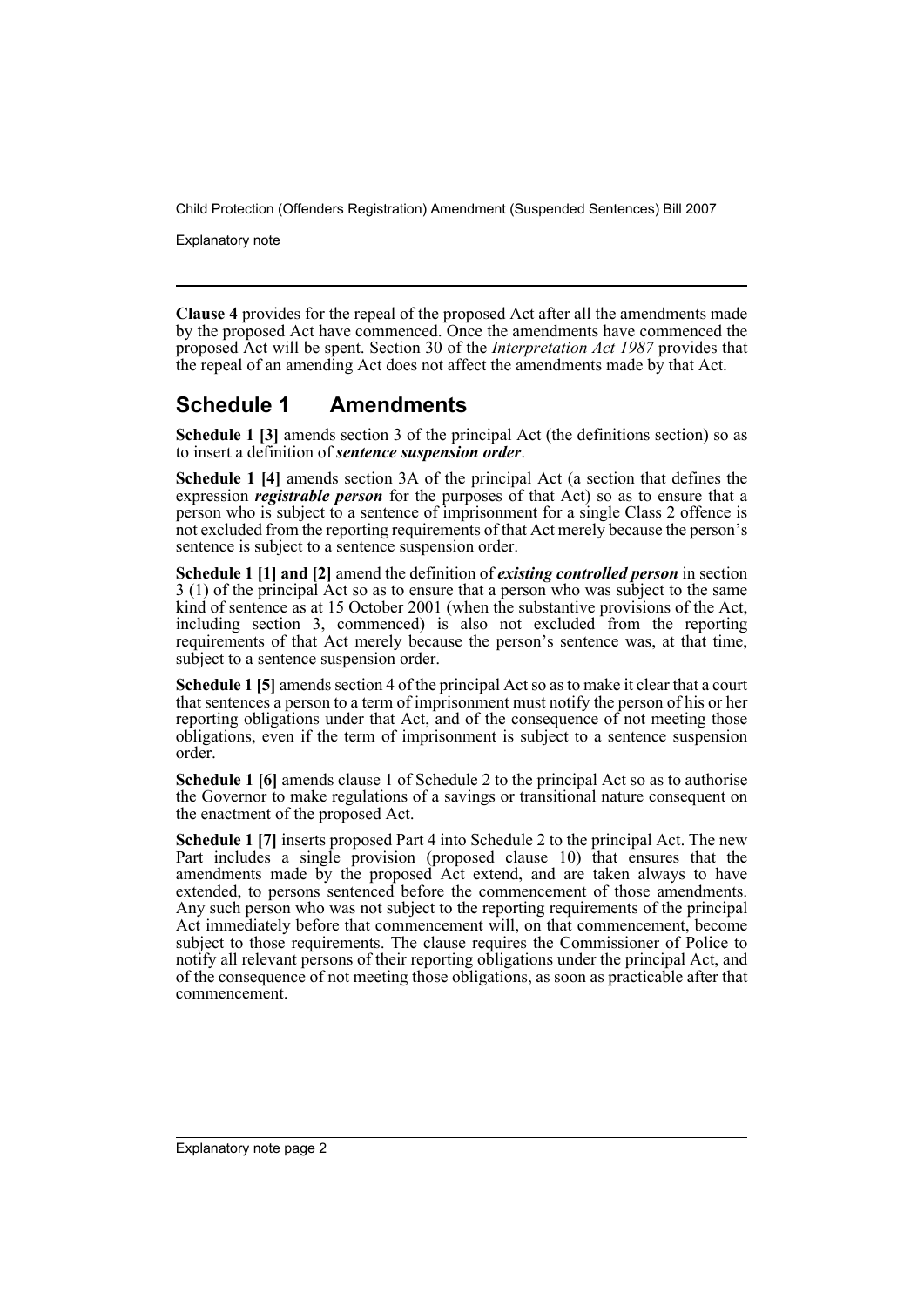First print



New South Wales

# **Child Protection (Offenders Registration) Amendment (Suspended Sentences) Bill 2007**

## **Contents**

|            |                                                                          | Page |
|------------|--------------------------------------------------------------------------|------|
|            | Name of Act                                                              |      |
|            | Commencement                                                             | 2.   |
|            | Amendment of Child Protection (Offenders Registration)<br>Act 2000 No 42 | 2    |
|            | Repeal of Act                                                            | 2    |
| Schedule 1 | Amendments                                                               | 3    |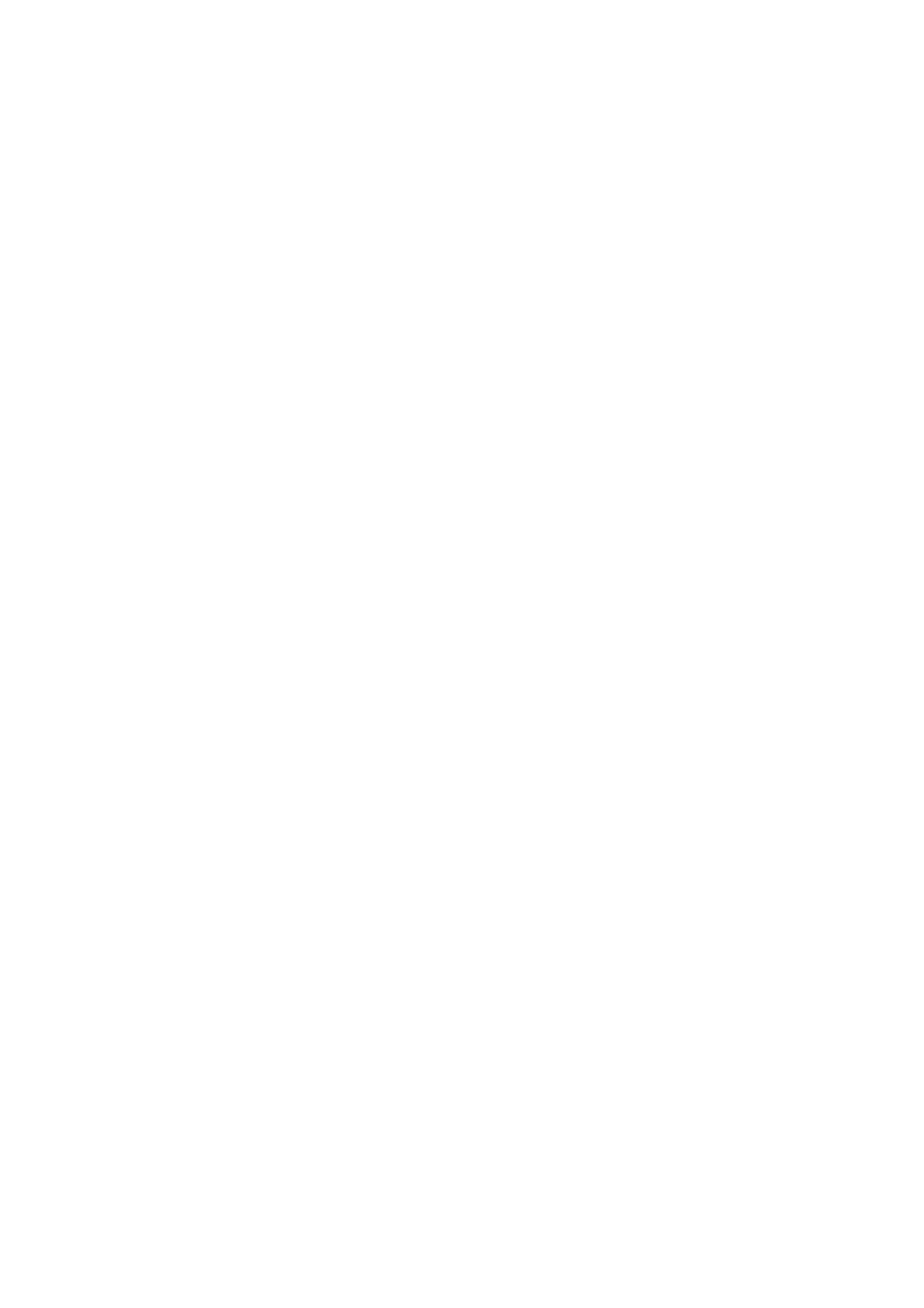

New South Wales

# **Child Protection (Offenders Registration) Amendment (Suspended Sentences) Bill 2007**

No , 2007

### **A Bill for**

An Act to amend the *Child Protection (Offenders Registration) Act 2000* with respect to persons who are subject to suspended sentences of imprisonment.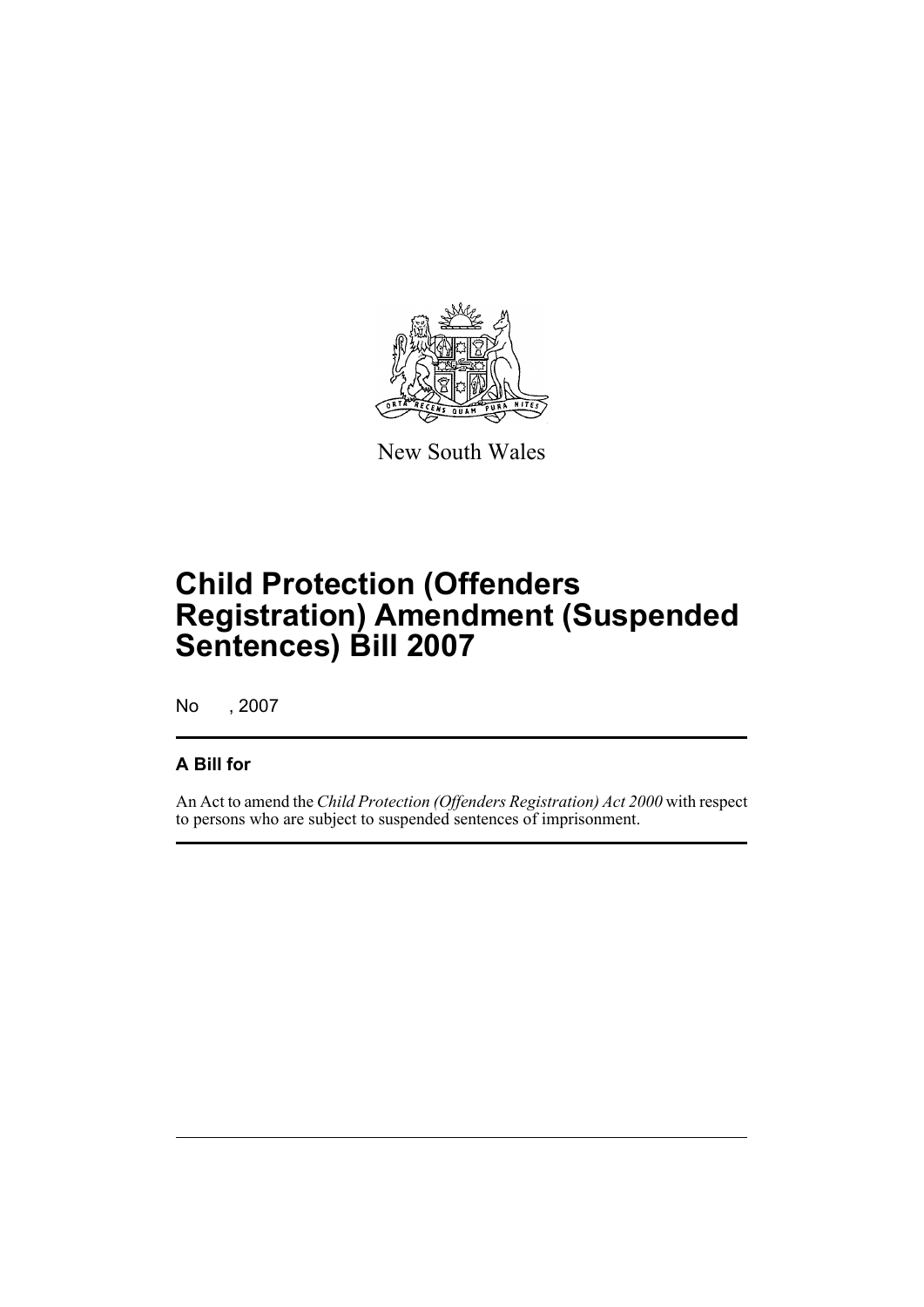<span id="page-5-3"></span><span id="page-5-2"></span><span id="page-5-1"></span><span id="page-5-0"></span>

| The Legislature of New South Wales enacts:            |                                                                                                                                                                                                                                                                                                                                                                                                                                                          |
|-------------------------------------------------------|----------------------------------------------------------------------------------------------------------------------------------------------------------------------------------------------------------------------------------------------------------------------------------------------------------------------------------------------------------------------------------------------------------------------------------------------------------|
| Name of Act                                           | 2                                                                                                                                                                                                                                                                                                                                                                                                                                                        |
| (Suspended Sentences) Act 2007.                       | 3<br>4                                                                                                                                                                                                                                                                                                                                                                                                                                                   |
| Commencement                                          | 5                                                                                                                                                                                                                                                                                                                                                                                                                                                        |
| This Act commences on the date of assent to this Act. | 6                                                                                                                                                                                                                                                                                                                                                                                                                                                        |
|                                                       | 7                                                                                                                                                                                                                                                                                                                                                                                                                                                        |
| set out in Schedule 1.                                | 8<br>9                                                                                                                                                                                                                                                                                                                                                                                                                                                   |
| <b>Repeal of Act</b>                                  | 10                                                                                                                                                                                                                                                                                                                                                                                                                                                       |
| (1)<br>commences.                                     | 11<br>12                                                                                                                                                                                                                                                                                                                                                                                                                                                 |
| (2)                                                   | 13<br>14                                                                                                                                                                                                                                                                                                                                                                                                                                                 |
|                                                       | This Act is the Child Protection (Offenders Registration) Amendment<br>Amendment of Child Protection (Offenders Registration) Act 2000 No 42<br>The Child Protection (Offenders Registration) Act 2000 is amended as<br>This Act is repealed on the day following the day on which this Act<br>The repeal of this Act does not, because of the operation of section 30<br>of the <i>Interpretation Act 1987</i> , affect any amendment made by this Act. |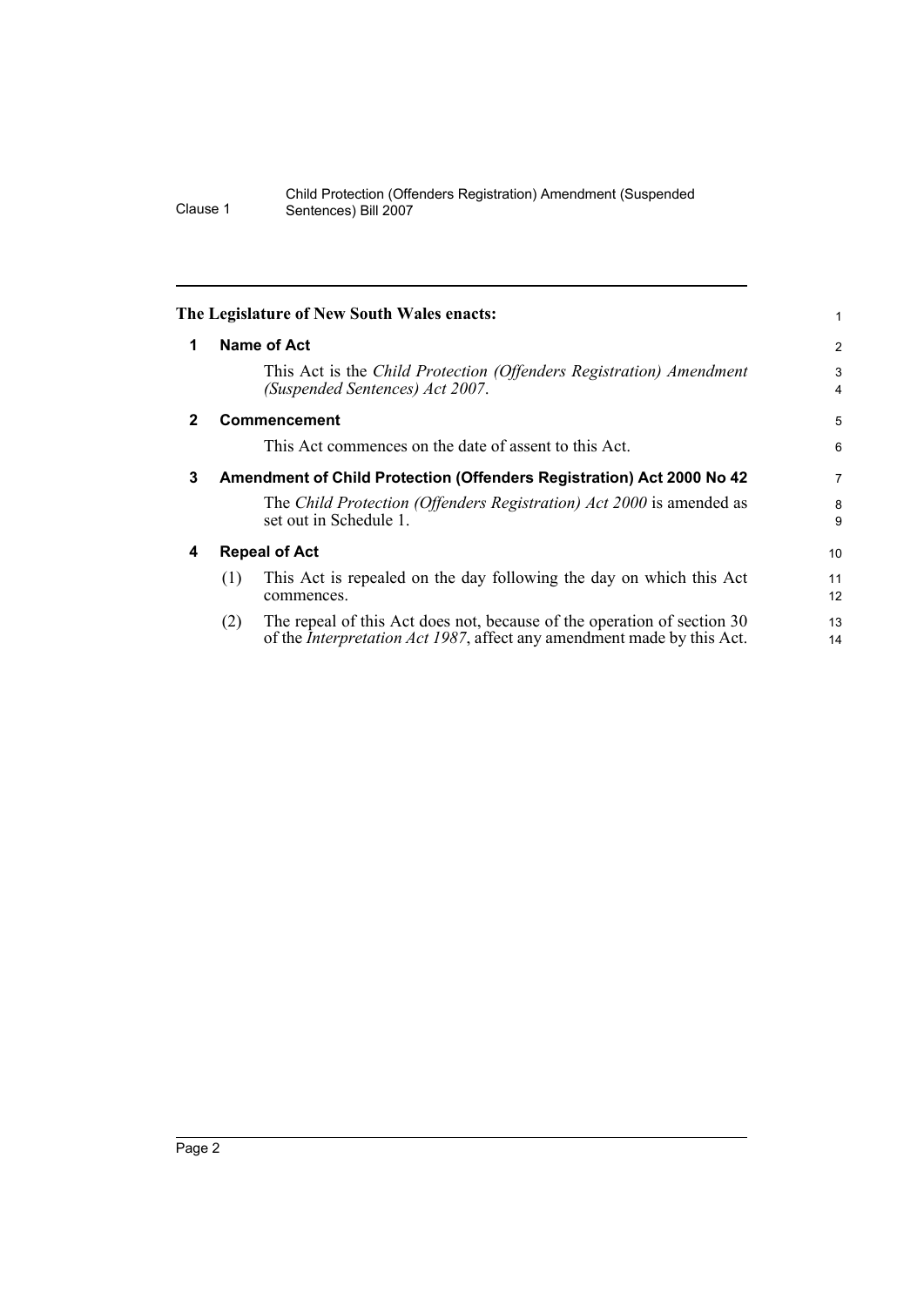Child Protection (Offenders Registration) Amendment (Suspended Sentences) Bill 2007

Amendments Schedule 1

<span id="page-6-0"></span>

|       | <b>Schedule 1</b> | <b>Amendments</b>                                                                                                                                                                                                                          | $\mathbf{1}$                 |
|-------|-------------------|--------------------------------------------------------------------------------------------------------------------------------------------------------------------------------------------------------------------------------------------|------------------------------|
|       |                   | (Section 3)                                                                                                                                                                                                                                | $\overline{2}$               |
| [1]   |                   | <b>Section 3 Definitions</b>                                                                                                                                                                                                               | $\mathfrak{S}$               |
|       |                   | Omit "was serving a term" from paragraph (a) of the definition of existing<br><i>controlled person</i> in section $3(1)$ .                                                                                                                 | $\overline{4}$<br>$\sqrt{5}$ |
|       |                   | Insert instead "was subject to a sentence".                                                                                                                                                                                                | 6                            |
| $[2]$ |                   | Section 3 (1), definition of "existing controlled person"                                                                                                                                                                                  | $\overline{7}$               |
|       |                   | Omit "or home detention order" from paragraph (a) (i) of the definition.                                                                                                                                                                   | 8                            |
|       |                   | Insert instead ", home detention order or sentence suspension order".                                                                                                                                                                      | $\boldsymbol{9}$             |
| $[3]$ | Section 3 (1)     |                                                                                                                                                                                                                                            | 10                           |
|       |                   | Insert in alphabetical order:                                                                                                                                                                                                              | 11                           |
|       |                   | sentence suspension order means an order under section 12 of<br>the Crimes (Sentencing Procedure) Act 1999.                                                                                                                                | 12<br>13                     |
| [4]   |                   | <b>Section 3A Registrable persons</b>                                                                                                                                                                                                      | 14                           |
|       |                   | Omit "or home detention order" from section 3A (2) (b) (i).                                                                                                                                                                                | 15                           |
|       |                   | Insert instead ", home detention order or sentence suspension order".                                                                                                                                                                      | 16                           |
| [5]   | offences          | Section 4 Notices to be given when persons sentenced for registrable                                                                                                                                                                       | 17<br>18                     |
|       |                   | Insert after section $4(2)$ :                                                                                                                                                                                                              | 19                           |
|       | (2A)              | For the avoidance of doubt, it is declared that this section extends<br>to any registrable person whom the court has sentenced to a term<br>of imprisonment even if the term of imprisonment is subject to a<br>sentence suspension order. | 20<br>21<br>22<br>23         |
| [6]   |                   | Schedule 2 Savings, transitional and other provisions                                                                                                                                                                                      | 24                           |
|       |                   | Insert at the end of clause $1(1)$ :                                                                                                                                                                                                       | 25                           |
|       |                   | Child<br>Protection<br>(Offenders<br><i>Registration</i> )<br>Amendment<br>(Suspended Sentences) Act 2007                                                                                                                                  | 26<br>27                     |